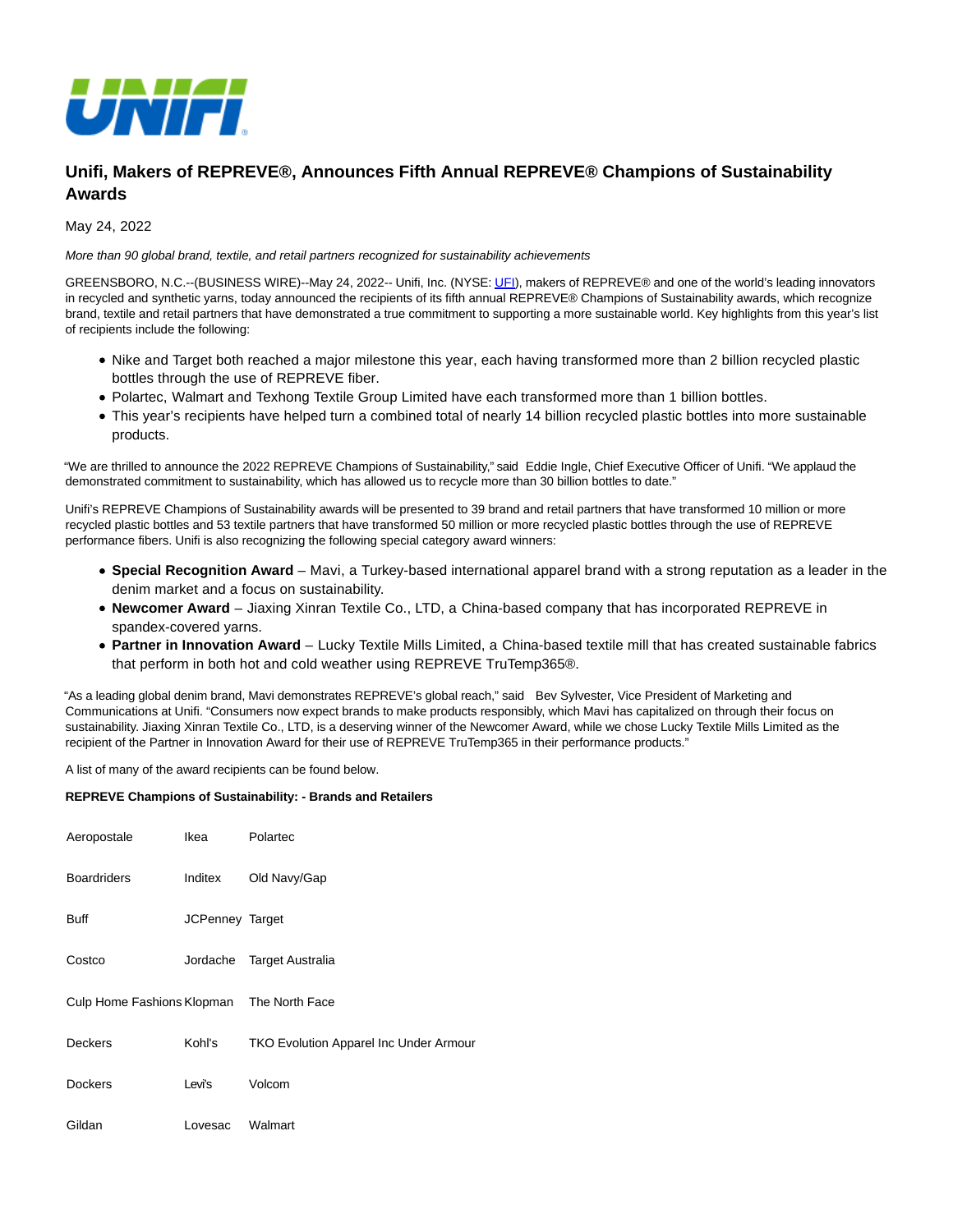| Haggar                                                  | Momentum WSI |                                     |                            |  |  |
|---------------------------------------------------------|--------------|-------------------------------------|----------------------------|--|--|
| Hanesbrands                                             | Nike         |                                     |                            |  |  |
| Haworth                                                 | Patagonia    |                                     |                            |  |  |
| H&M                                                     | Piping Hot   |                                     |                            |  |  |
| REPREVE Champions of Sustainability - Textile Partners: |              |                                     |                            |  |  |
| Anhui Xintiansi                                         |              | Antex Knitting                      | AYM SYNTEX LIMITED         |  |  |
| Clarotex                                                |              | Contempora Fabrics Inc Copen United |                            |  |  |
| Darlington                                              |              | Duvaltex                            | <b>Elevate Textiles</b>    |  |  |
| Hamrick Mills                                           |              | Hangzhou Xiaoyuan                   | Hornwood Inc               |  |  |
| Hungyen Knitting & Dying Co Ltd KUCUKCALIK              |              |                                     | Inmobiliaria Apopa         |  |  |
| Intradeco                                               |              | Jiangsu Yueda                       | Jiangyin Chunlan           |  |  |
| <b>Highlight Textile</b>                                |              | Jiaxing Kanglong                    | Jiaxing Leejo              |  |  |
| Kipas                                                   |              | Lucky                               | <b>McMichael Mills</b>     |  |  |
| Milliken & Company                                      |              | Nanjing Nice Gain                   | Nantong Dafuhao            |  |  |
| Ningbo Huayao                                           |              | Ningbo Shenzhou                     | Pettenati                  |  |  |
| <b>PT Sunrise</b>                                       |              | Saehan                              | Sage Automotive interiors  |  |  |
| Sapphire SFL Group                                      |              | Shandong Daiyin                     | Shanghai Challenge Textile |  |  |
| Shanghai Shuote                                         |              | Shuford Yarns LLC                   | Sichuan Jinhui             |  |  |
| Sri Rejeki                                              |              | <b>Swisstex Direct LLC</b>          | Tah Tong Textile           |  |  |
| Texpasa USA LLC                                         |              | Texhong                             | Textufil S.A.              |  |  |
| TUNTEX                                                  |              | Valdese Weavers                     | Wuxi YGM Textile Co., LTD  |  |  |
| Yuanwen                                                 |              | ZEKI                                | Zhangjiagang Tongfeng      |  |  |

#### **About Unifi:**

Unifi, Inc. (NYSE: [UFI\)](https://cts.businesswire.com/ct/CT?id=smartlink&url=http%3A%2F%2Fmarkets.financialcontent.com%2Fprnews%2Fquote%3FSymbol%3DUFI&esheet=52728676&newsitemid=20220524005352&lan=en-US&anchor=UFI&index=2&md5=06741d1d4720914665f95db79d5be696) is a global textile solutions provider and one of the world's leading innovators in manufacturing synthetic and recycled performance fibers. Through REPREVE®, one of Unifi's proprietary technologies and the global leader in branded recycled performance fibers, Unifi has transformed more than 30 billion plastic bottles into recycled fiber for new apparel, footwear, home goods, and other consumer products. The Company's proprietary PROFIBER™ technologies offer increased performance, comfort and style advantages, enabling customers to develop products that perform, look and feel better. Unifi continually innovates technologies to meet consumer needs in moisture management, thermal regulation, antimicrobial, UV protection, stretch, water resistance, and enhanced softness. Unifi collaborates with many of the world's most influential brands in the sports apparel, fashion, home, automotive, and other industries. For more information about Unifi, visi[t www.Unifi.com.](https://cts.businesswire.com/ct/CT?id=smartlink&url=http%3A%2F%2Fwww.Unifi.com&esheet=52728676&newsitemid=20220524005352&lan=en-US&anchor=www.Unifi.com&index=3&md5=df16b73530fda4d2a3965781d0b5d87d)

## **About REPREVE**®**:**

Made by Unifi, Inc. (NYSE[: UFI\),](https://cts.businesswire.com/ct/CT?id=smartlink&url=http%3A%2F%2Fmarkets.financialcontent.com%2Fprnews%2Fquote%3FSymbol%3DUFI&esheet=52728676&newsitemid=20220524005352&lan=en-US&anchor=UFI&index=4&md5=a4380b079459236da4ab547174747caa) REPREVE® is the global leader in branded recycled performance fibers, transforming more than 30 billion plastic